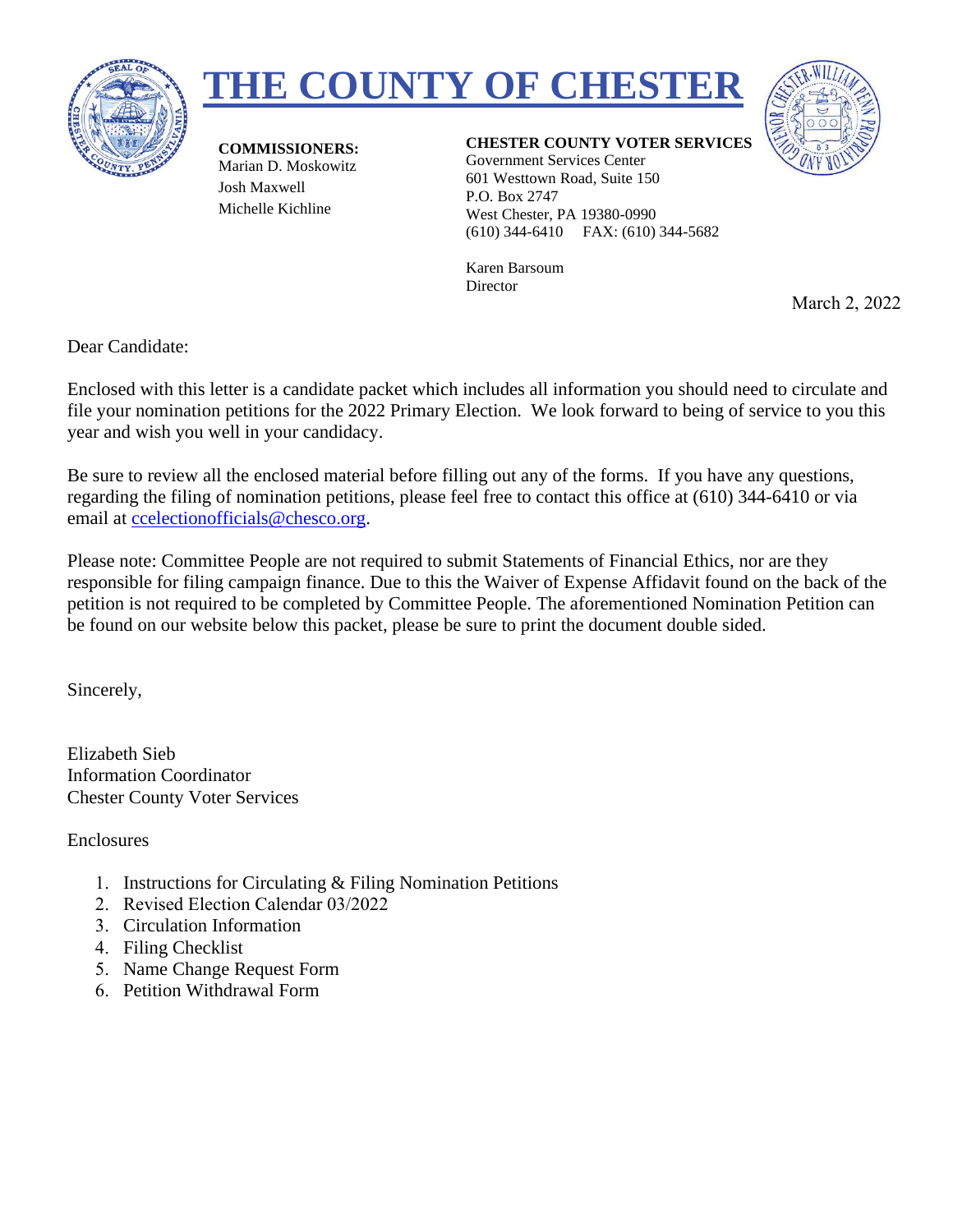## **INSTRUCTIONS FOR CIRCULATING & FILING NOMINATION PETITIONS**

Notice:You may duplicate these nomination petitions **prior to circulation** if the duplicates are **exact** copies of the originals (2-sided, head-to-head, foot to foot). You may complete all blank spaces at the top of the front page of the nomination petition (see 1A & 1B below) prior to duplication to eliminate clerical error.

Tax Collectors who are running for the first time must file a copy of a PA State Police Background Check with their petition (FBI Criminal History Check is required for residents residing in PA less than two years). Tax collectors who are running for a second or subsequent term of office are not required to file the background check. Please see the Chester County Voter Services website for the statue regarding these requirements.

These instructions are strictly introductory in scope and should not be construed as legal advice. Filers are responsible for ensuring the correctness and completeness of all documents; Chester Count Voter Services is not responsible for errors and omissions.

Chester County Voter Services cannot provide legal, tax, or accounting advice. All candidates are strongly advised to solicit advice from a licensed professional in the appropriate field in advance of statutory deadlines and before filing documents with this office.

# **1. PRIOR TO CIRCULATION**

- **A.** All blank spaces which appear at the top of the front page of each nomination petition must be completed before signatures are obtained.
- **B.** Type or print the name of the candidate on the face of the petition **exactly** as the candidate wants to appear on the ballot. A nickname is allowed only if it is a derivative of the legal given name. All women proposed as candidates must use their given name on their petitions, e.g. Mary Jones, not Mrs. John Jones.

# **2. SIGNERS**

- **A.** Each signer may sign petitions only for as many candidates for each office as they are permitted to vote.
- **B.** Each signer of a petition must be registered and enrolled elector of the party and district referred to in the petition. Democratic electors must sign Democratic petitions, and Republican electors must sign Republican petitions.
- **C.** Each signer must personally insert the information concerning printed name of elector, place of residence, and date of signing. The residence should be listed exactly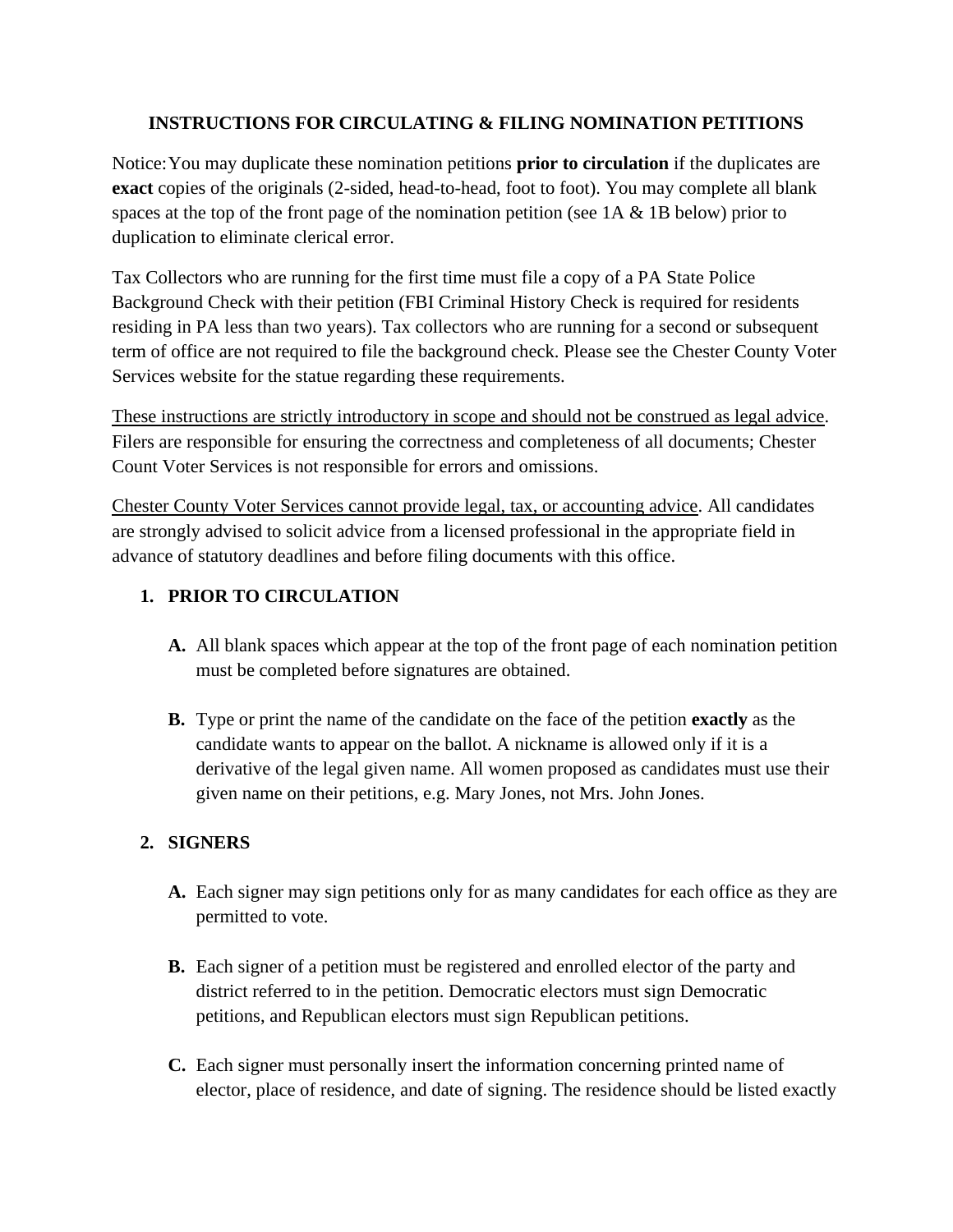as it appears on their registration affidavit. Post Office boxes cannot be used. In the case of an elector having a rural route number or R. D., the township should be listed. The date can be written in words or numbers; e.g. February 00, 0000 or 00/00/00. Female signers must use their given name; Mary Jones, not Mrs. John Jones.

**D.** Candidates may sign their own petition.

### **3. STATEMENT OF CIRCULATOR**

- **A.** The **circulator** of the petition **must be a qualified elector of the Commonwealth and a registered/enrolled member of the political party referred to in the petition.**
- **B.** Candidates may circulate their own petition.
- **C.** The Circulator's Affidavit on each petition page must be signed after each page is circulated.

### **4. CANDIDATE'S AFFIDAVIT**

- **A.** The candidate **must** complete a **Candidate's Affidavit** and have it notarized. **Any** notarization **must** include the seal box – the embossed impression seal is not necessary for a valid **Pennsylvania** notary.
- **B. Official Name to Appear On Ballot**. Please plainly print or type on the petition the name you wish to appear on the ballot. Remember to do this on both the front and the back of the petitions.

### **5. WAIVER OF EXPENSE AFFIDAVIT**

**A.** The Waiver of Expense Affidavit not required of Committee People.

#### **6. FILING FEES**

A. There are no filing fees associated with candidacy for Committee Person.

### **7. FILING YOUR PETITION**

**A.** All petitions of the same party must be bound together when filed. Please staple in upper left hand corner.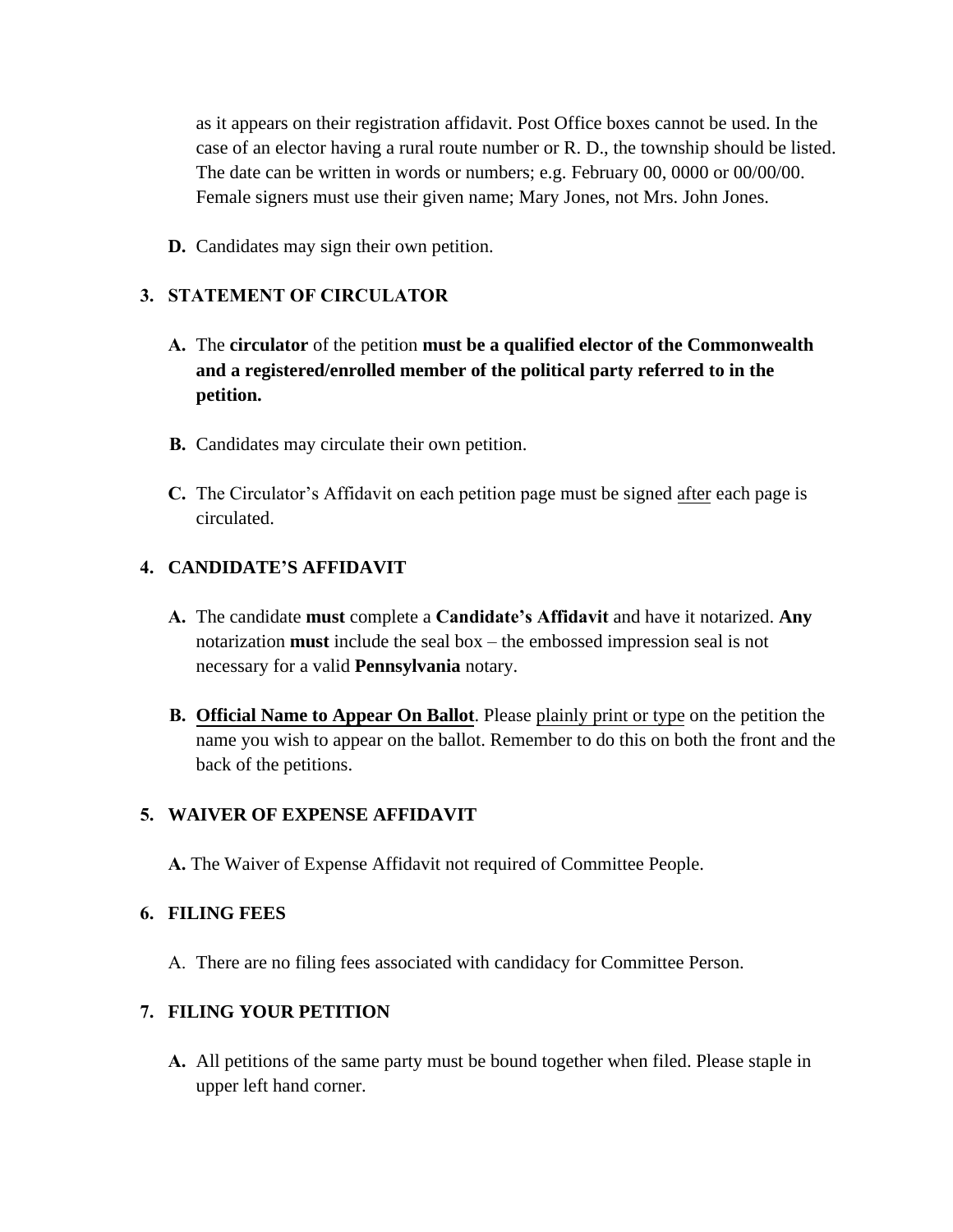- **B.** Each petition page must be numbered; e.g. Page 1 of 2, Page 2 of 2, etc., at the bottom of the page.
- **C.** If you would like a receipt please request one when submitting your filing.
- **D.** All Nomination Petitions for all Municipal offices must be filed by 4:30 P.M. on the 10<sup>th</sup> Tuesday before the Primary, with:

Chester County Voter Services 601 Westtown Road, Suite 150 P.O. Box 2747 West Chester, PA 19380-0990

**E.** All other Nomination Petitions must be filed with the Department of State:

Bureau of Commissions, Elections and Legislation Commonwealth Keystone Building 400 North Street Room 125 Plaza Level Harrisburg, PA 17120

# **8. STATE ETHICS COMMISSION STATEMENT OF FINANCIAL INTERESTS FORM**

**A.** Not required to be submitted by candidates for Committee Person.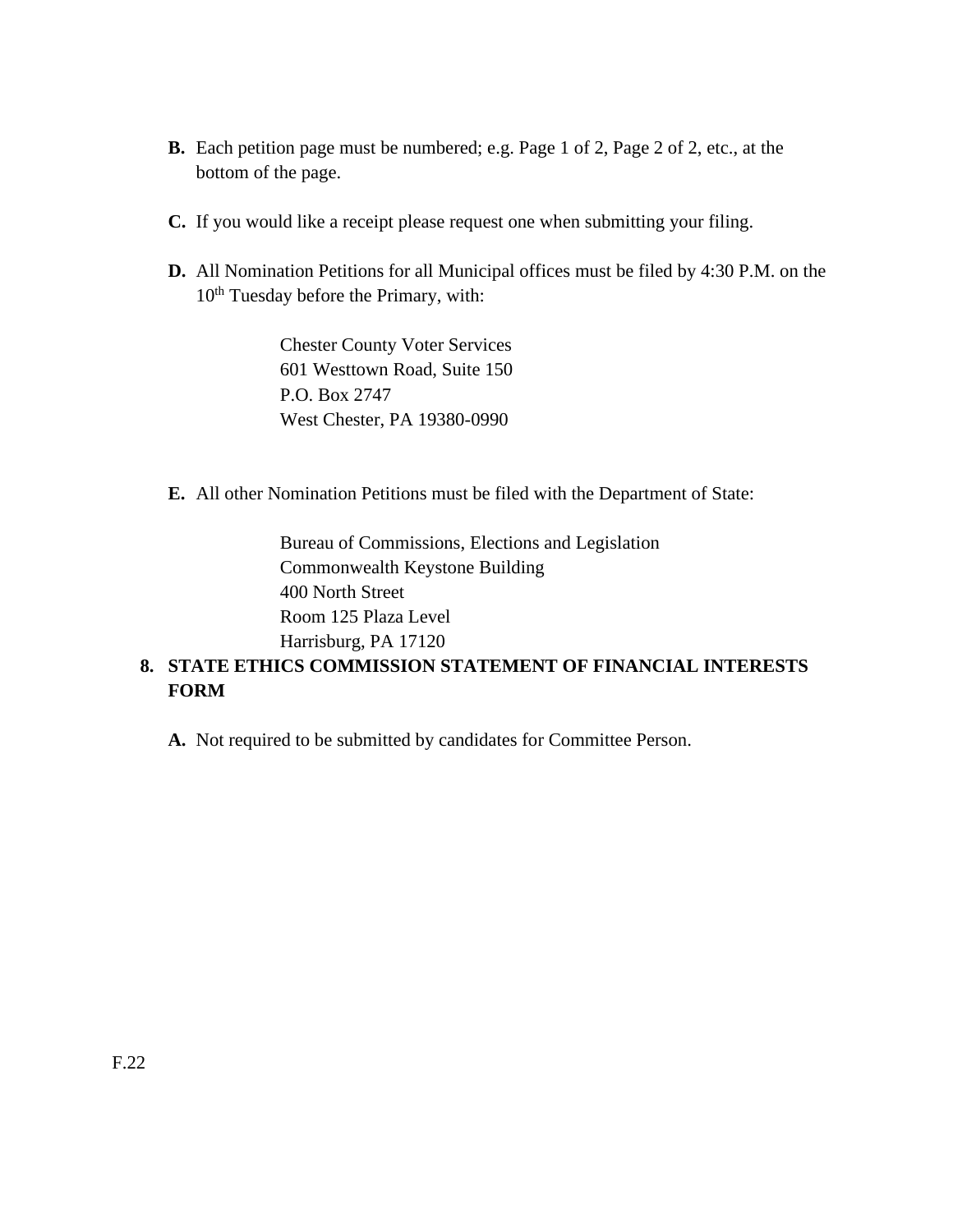|                                                        | Old dates: All | <b>New Dates:</b>                                                     | <b>New Dates:</b>                                                                              | <b>New Dates:</b>                                                 |
|--------------------------------------------------------|----------------|-----------------------------------------------------------------------|------------------------------------------------------------------------------------------------|-------------------------------------------------------------------|
|                                                        | <b>Offices</b> | <b>US Congress &amp;</b>                                              | <b>Local Elections</b>                                                                         | <b>Seats in General</b>                                           |
|                                                        |                | <b>Statewide Offices</b>                                              |                                                                                                | <b>Assembly</b>                                                   |
|                                                        |                | • US Senator<br>• Governor<br>• Lt. Governor<br>• Rep. in US Congress | • D County Committee<br>(2 for each precinct)<br>• R County Committee<br>(2 for each precinct) | • Senator<br>• Representative<br>• D State Comm<br>• R State Comm |
| First day to circulate and file                        | 2/15           | 2/25                                                                  | 2/25                                                                                           | No date                                                           |
| nomination petitions                                   |                |                                                                       |                                                                                                |                                                                   |
| Last day to circulate and file                         | 3/8            | 3/15                                                                  | 3/15                                                                                           | No date                                                           |
| nomination petitions                                   |                |                                                                       |                                                                                                |                                                                   |
| First day to circulate and file                        | 3/9            | 3/16                                                                  | 3/16                                                                                           | No date                                                           |
| nomination papers                                      |                |                                                                       |                                                                                                |                                                                   |
| Deadline to file objections to<br>nomination petitions | 3/15           | 3/22                                                                  | 3/22                                                                                           | No date                                                           |
| Last day for withdrawal by                             | 3/23           | 3/30                                                                  | 3/30                                                                                           | No date                                                           |
| candidates who filed                                   |                |                                                                       |                                                                                                |                                                                   |
| nomination petitions                                   |                |                                                                       |                                                                                                |                                                                   |
| Last day to REGISTER before the                        | 5/2            | 5/2                                                                   | 5/2                                                                                            | No date                                                           |
| primary                                                |                |                                                                       |                                                                                                |                                                                   |
| Last day to apply for a mail-in                        | 5/10           | 5/10                                                                  | 5/10                                                                                           | No date                                                           |
| or civilian absentee ballot                            |                |                                                                       |                                                                                                |                                                                   |
| Last day that may be fixed by                          |                | 3/25                                                                  | 3/25                                                                                           | No date                                                           |
| the Commonwealth to render                             |                |                                                                       |                                                                                                |                                                                   |
| decisions in cases involving                           |                |                                                                       |                                                                                                |                                                                   |
| objections to nomination                               |                |                                                                       |                                                                                                |                                                                   |
| petitions                                              |                |                                                                       |                                                                                                |                                                                   |
| Last day for the Commonwealth                          |                | 3/29                                                                  | 3/29                                                                                           | No date                                                           |
| Court to render decisions in                           |                |                                                                       |                                                                                                |                                                                   |
| cases involving objections to                          |                |                                                                       |                                                                                                |                                                                   |
| nomination petitions                                   |                |                                                                       |                                                                                                |                                                                   |
| Last day for the County Boards                         |                | 4/2                                                                   | 4/2                                                                                            | No date                                                           |
| of Elections to send remote                            |                |                                                                       |                                                                                                |                                                                   |
| military-overseas absentee                             |                |                                                                       |                                                                                                |                                                                   |
| ballots. See 25 Pa.C.S. §3508;                         |                |                                                                       |                                                                                                |                                                                   |
| 52 U.S.C. §20302(a)(8)(A)                              |                |                                                                       |                                                                                                |                                                                   |
| Last day for County Board of                           | 5/17           | 5/17                                                                  | 5/17                                                                                           | No date                                                           |
| Elections to receive voted mail-                       |                |                                                                       |                                                                                                |                                                                   |
| in and civilian absentee ballots                       |                |                                                                       |                                                                                                |                                                                   |
| (must be received by 8:00 P.M.)                        |                |                                                                       |                                                                                                |                                                                   |
| <b>GENERAL PRIMARY</b>                                 | 5/17           | 5/17                                                                  | 5/17                                                                                           | No date                                                           |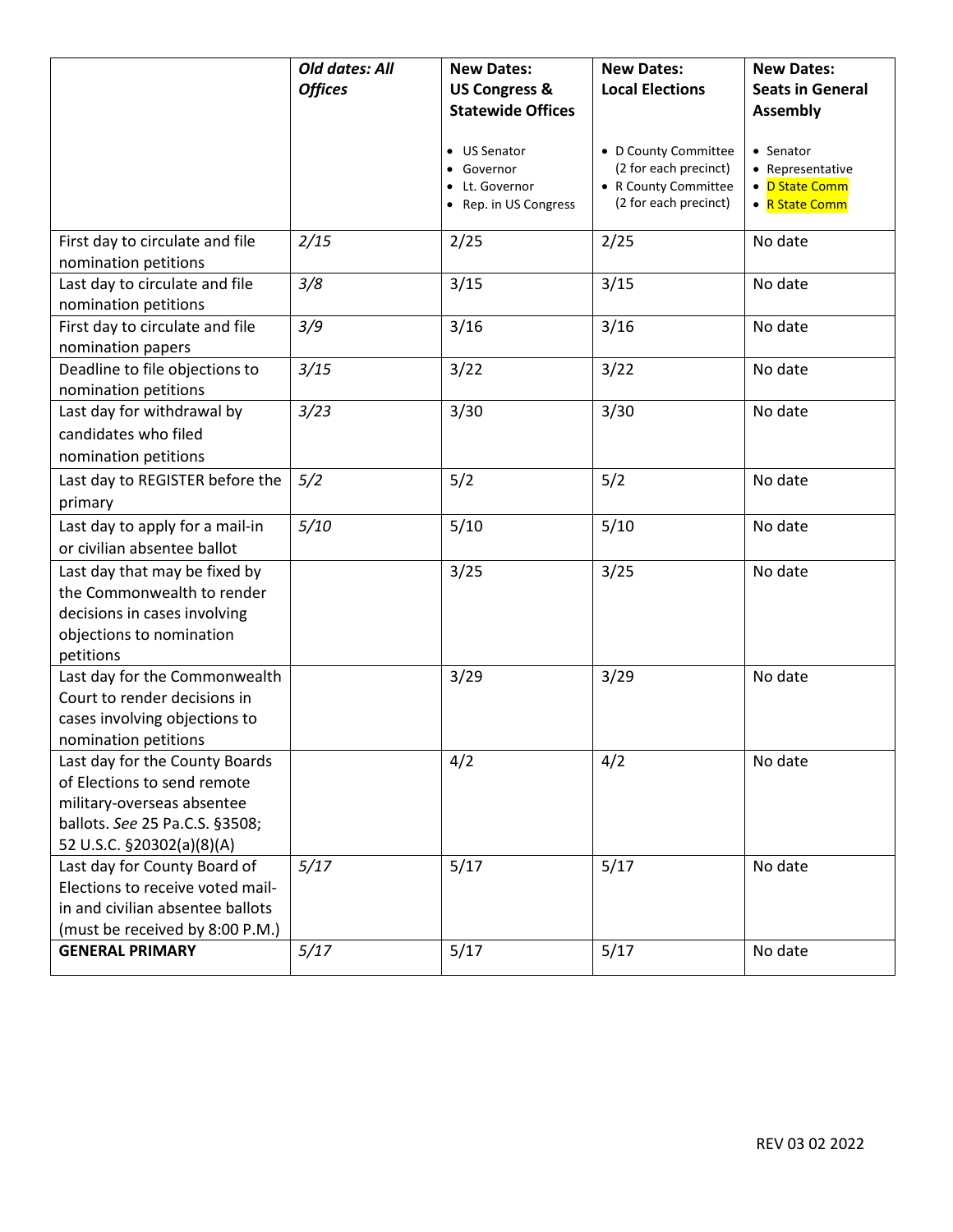# *CHESTER COUNTY VOTER SERVICES*

## **INFORMATION FOR CIRCULATING NOMINATION PETITIONS FOR DEMOCRATIC AND REPUBLICAN PARTY CANDIDATES**

FIRST DAY TO CIRCULATE AND FILE NOMINATION PETITIONS----------------- March 2,2022<br>LAST DAY TO CIRCULATE AND FILE NOMINATION PETITIONS------------------- March 15, 2022 LAST DAY TO CIRCULATE AND FILE NOMINATION PETITIONS-----------------

\*\*\*\*\*\*\*\*\*\*\*\*\*\*\*\*\*\*\*\*\*\*\*\*\*\*\*\*\*\*\*\*\*\*\*\*\*\*\*\*\*\*\*\*\*\*\*\*\*\*\*\*\*\*\*\*\*\*\*\*\*\*\*\*\*\*\*\*\*\*\*\*\*\*\*\*\*\*\*\*

## **PRIOR TO CIRCULATION**

- Top of the Petition must be completed before obtaining signatures
- Candidate must be a qualified Elector (voter) of the district
- Candidate's name written or typed **exactly** as it is to appear on the ballot
- No nickname unless it is a derivative of legal given name no titles such as Dr., Mr., Mrs., etc.

## **SIGNERS**

- More than the minimum is recommended
- Signer must be a qualified Elector registered and enrolled in the Republican Party in the election district noted on the Republican petition and enrolled in the Democratic Party in the election district noted on the Democratic Petition
- Each signer must personally insert all of their own information given names must be used; no nicknames or titles
- Ditto marks and white out not permitted

# **AFFIDAVITS ON REVERSE SIDE OF PETITION**

- Statement of Circulator must be signed **AFTER** obtaining all signatures
- Candidate's Affidavit to be signed and notarized within the petition circulation period (only 1 required)
- All notarizations MUST include the Notary's signature and official inked stamp indicating municipality and expiration date of commission (Waiver of Expense not required of Committee People)

# **FILING**

• Petition must be filed with Voter Services.

# **ADDITIONAL INFORMATION**

**This information is strictly introductory in scope and should not be construed as legal advice**. Filers are responsible for ensuring the correctness and completeness of all documents; Chester County Voter Services is not responsible for errors and omissions. A packet of more detailed instructions is available at our office or at Republican or Democratic headquarters.

> **If you have any questions, please contact our office at: Chester County Voter Services 601 Westtown Road, Suite 150 West Chester, Pennsylvania 19380 (610) 344-6410**

1 *for a quick check-off list before submitting to Voter ServicesSee next page after you have finished circulating your petition*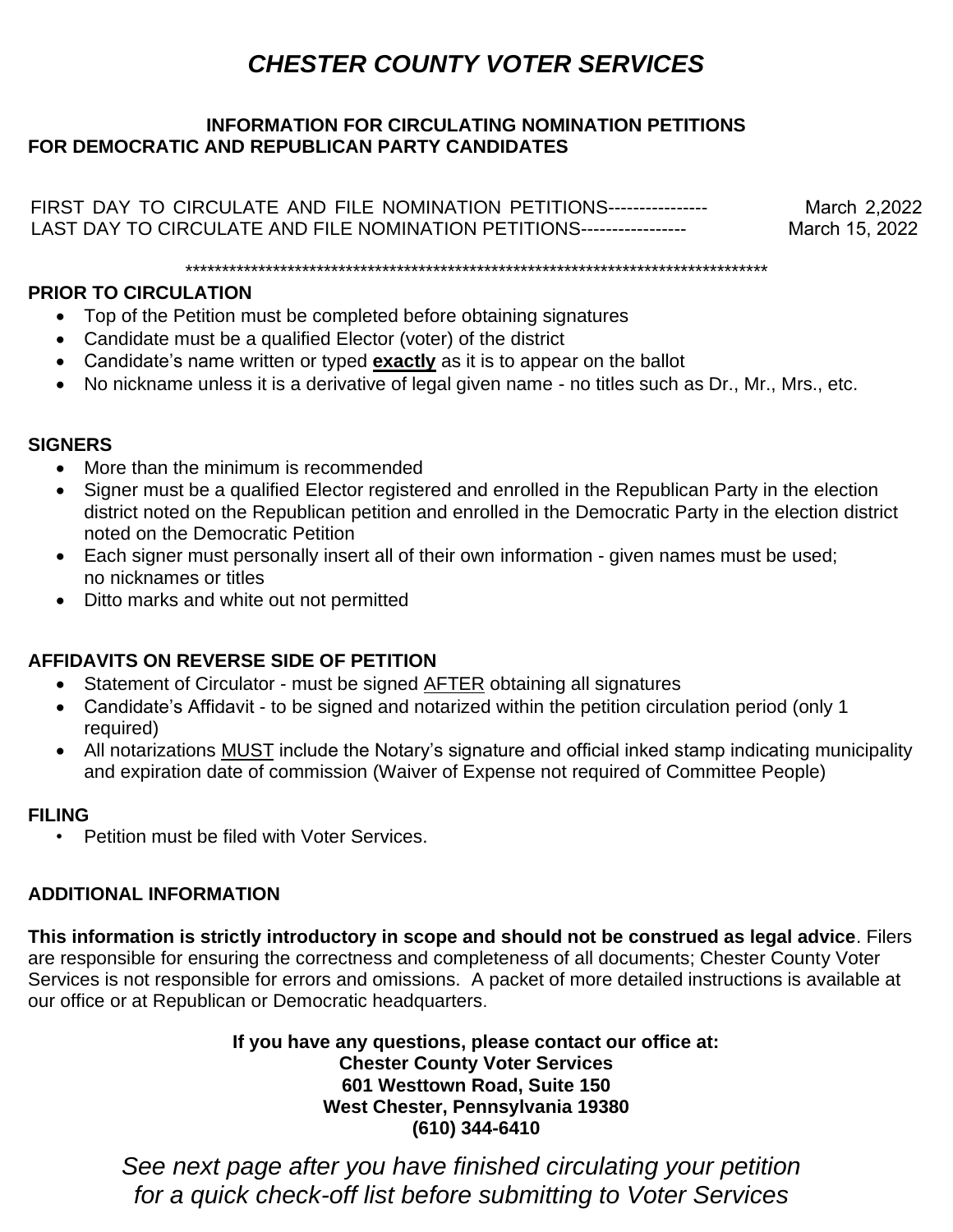# **NOMINATION PETITION**

- $\overline{\phantom{a}}$ Minimum number of signatures obtained
- \_\_\_\_\_ First date of signing not earlier than 03/02/2022
- \_\_\_\_\_ Last date of signing no later than 03/15/2022

# **FRONT OF PETITION**

- \_\_\_\_\_ Candidate's descriptive information all completed
- Name of Candidate EXACTLY as it will appear on ballot

# **BACK OF PETITION**

- $\overline{\phantom{a}}$ Statement of Circulator signed (including address and municipality), signed **AFTER** obtaining the last signature
- \_\_\_\_\_ Candidate's Affidavit signed (including Title of Office, Length of Term, address, municipality and election district where indicated) and notarized within the time frame of circulation period (only one required)

# **NOTARIZATIONS**

\_\_\_\_\_ All affidavits **MUST** include the Notary's signature **and** the notary's official inked stamp indicating the municipality and expiration date of commission - **Notary's embossed seal is not the official inked stamp**

**- WAIVER OF EXPENSE AFFIDAVIT NOT REQUIRED**

It is the candidate's responsibility to insure that:

- Candidate is of the district and party named on petition (School Directors and MDJ can cross file)
- All signers are of the district and party of the candidate (School Directors and MDJ can cross file)

# *FILE EARLY DO NOT WAIT UNTIL THE LAST DAY TO FILE WHEN IT WILL BE TOO LATE TO MAKE ANY NECESSARY CHANGES*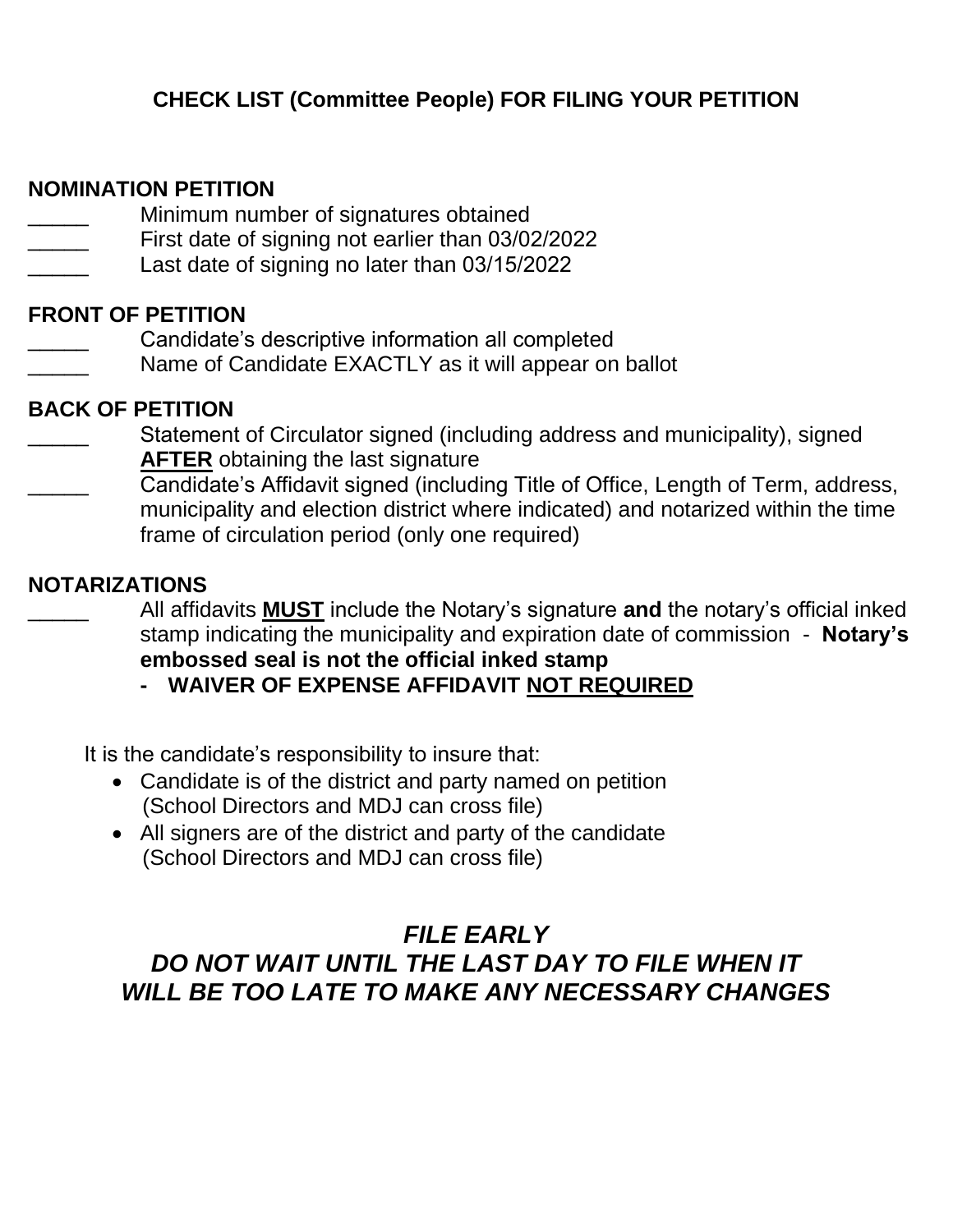

COMMONWEALTH OF PENNSYLVANIA **DEPARTMENT OF STATE**

HARRISBURG, PENNSYLVANIA 17120<br>OFFICE OF THE **SECRETARY OF THE COMMONWEALTH 7630 717-787-5280** 

**BUREAU OF COMMISSIONS,<br>ELECTIONS & LEGISLATION 717-787-**

# **AFFIDAVIT FOR BALLOT NAME CHANGE REQUEST**

**WHEREAS,** I have continuously and routinely transacted business and social affairs in the name listed below, and

**WHEREAS,** I am widely known in the community and by the electorate under the name listed below, and

**WHEREAS,** refusal to place the name listed below on the ballot will confuse the voters to the extent that their right to vote for the candidate of their choice will be diminished; now,

**THEREFORE,** I hereby request my name to be printed upon the 20\_\_ Municipal Election Ballot as

> \_\_\_\_\_\_\_\_\_\_\_\_\_\_\_\_\_\_\_\_\_\_\_\_\_\_\_\_\_\_\_\_\_\_\_\_\_\_\_\_\_\_\_\_\_\_\_\_\_\_\_ (Please Print Name)

\_\_\_\_\_\_\_\_\_\_\_\_\_\_\_\_\_\_\_\_\_\_\_\_\_\_\_\_\_\_\_\_ \_\_\_\_\_\_\_\_\_\_\_\_\_\_\_\_\_\_\_\_\_\_\_\_\_\_\_\_\_\_\_\_\_\_\_\_

\_\_\_\_\_\_\_\_\_\_\_\_\_\_\_\_\_\_\_\_\_\_\_\_\_\_\_\_\_\_\_\_ \_\_\_\_\_\_\_\_\_\_\_\_\_\_\_\_\_\_\_\_\_\_\_\_\_\_\_\_\_\_\_\_\_\_\_\_

Sworn to and subscribed before me this

\_\_\_\_\_ day of \_\_\_\_\_\_\_\_\_\_\_\_\_\_\_, 20\_\_\_

Signature of Notary Public **Contact Contact Contact Contact Contact Contact Contact Contact Contact Contact Contact Contact Contact Contact Contact Contact Contact Contact Contact Contact Contact Contact Contact Contact Co** 

Official Title **District** 

My Commission Expires:

Signature of Candidate

\_\_\_\_\_\_\_\_\_\_\_\_\_\_\_\_\_\_\_\_\_\_\_\_\_\_\_\_\_\_\_\_\_\_ Street Address

\_\_\_\_\_\_\_\_\_\_\_\_\_\_\_\_\_\_\_\_\_\_\_\_\_\_\_\_\_\_\_\_\_ City / State / Zip Code